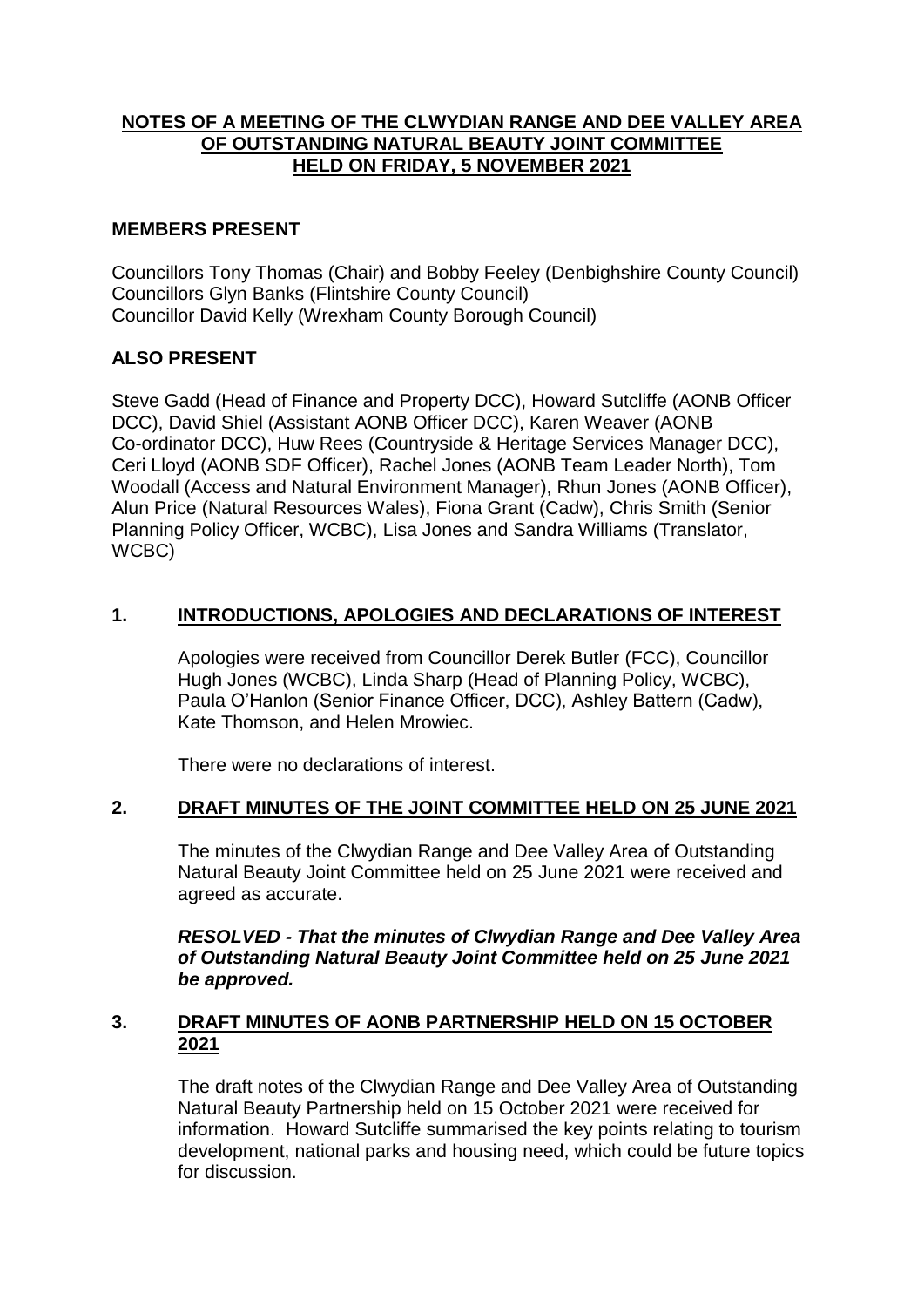## *RESOLVED - That the notes of the Clwydian Range and Dee Valley Area of Outstanding Natural Beauty Partnership meeting held on 15 October 2021 be noted.*

## **4. JOINT COMMITTEE FINANCIAL REPORT (STANDING ITEM)**

Steve Gadd (Head of Finance and Property) introduced his report which provided an update on the AONB's financial position for 2021/22.

The current forecast outturn was an overspend of £8,750 arising from maternity cover from December and increased travel costs; this amount would be drawn down from remaining revenue reserves. The impact of reducing reserves levels would need to form part of budget considerations for future years.

It was noted that resource issues in Audit Wales had resulted in a delay in the process for reporting the final accounts.

In response to a question on Covid grants from Councillor David Kelly, officers explained that there had been changes to eligibility criteria and that the Hardship Fund would not be available for the next financial year. They gave examples where grant claims had been maximised to support Assistant Rangers and Countryside Services amongst others.

*RESOLVED - That the financial outturn for 2020/21 (Appendix 1) and the progress against the agreed budget strategy be noted.*

## **5. AONB MANAGEMENT PLAN PRESENTATION AND REPORT**

David Shiel (AONB Area Manager) presented his report together with the draft Management Plan for the AONB 2020-2025 to set priorities for the management across the Special Features and Qualities of the AONB over the next five years.

He gave a presentation covering the following:

- Statutory duty AONBs to produce a management plan for the designated area.
- Three sections the State of the AONB report; AONB Management Strategy; and the AONB Action Plan.
- Development of the Plan identifying core stakeholders and mapping exercise to determine wider interest.
- Stakeholder consultation the online questionnaire had generated over 500 responses followed by a workshop held in Autumn 2020 to agree priorities and objectives.
- Priorities identified Emotional aspects such as Tranquility, Remoteness and Wildness, Space and Freedom were considered to be the most important. Climate Change and Species Decline were identified as the most significant challenges.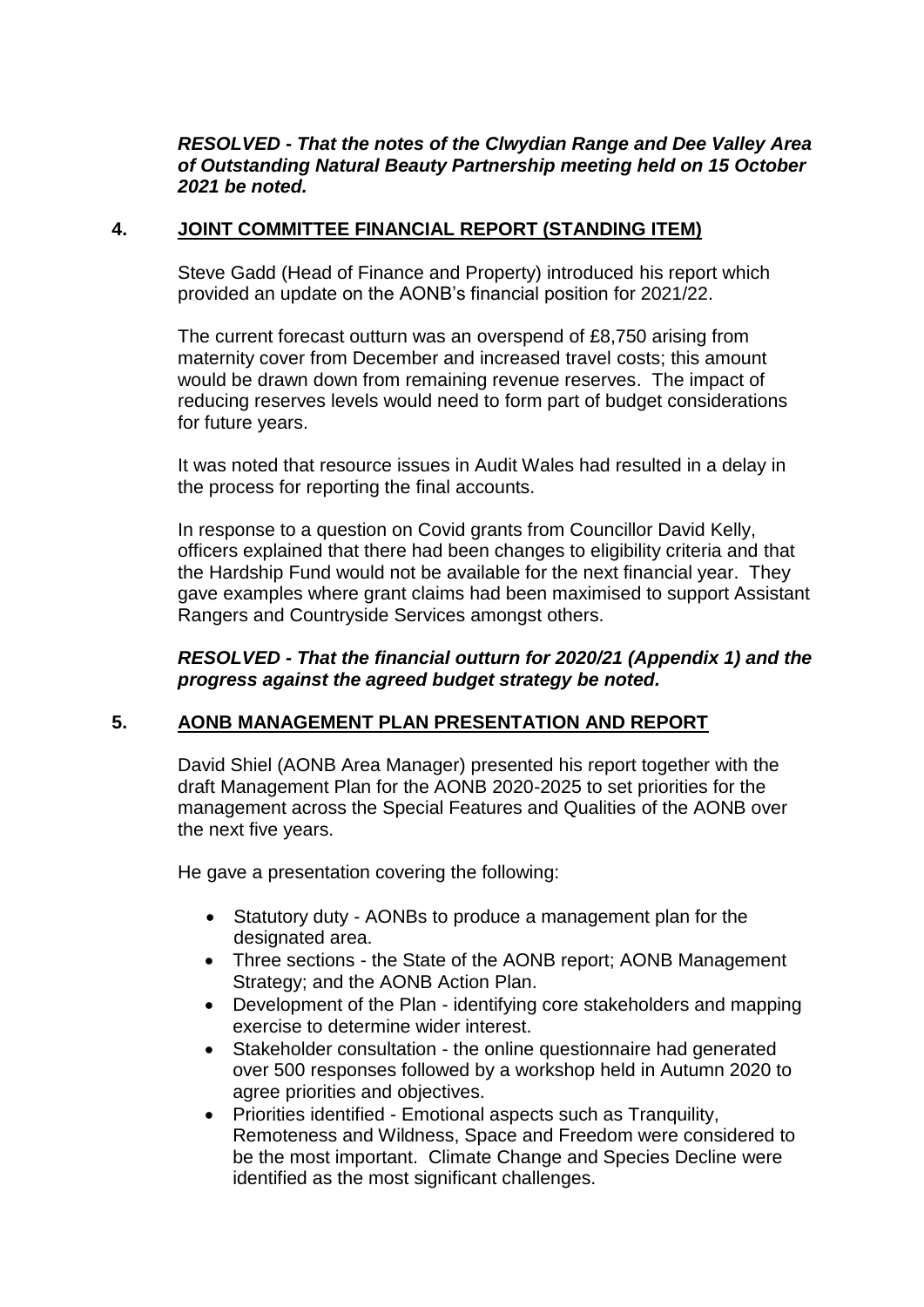- Four key themes Nature, Landscape and Heritage; Adapting to a Changing Climate; Recreation, Health and Well-being; and the Rural Economy.
- Next Steps Strategic Environmental Assessment and Habitat Regulations Assessment followed by the formal public consultation process once approved by this Committee.

In response to local issues of concern in Minera raised by Councillor David Kelly, David Shiel agreed to liaise with WCBC officers. He confirmed that Supplementary Plan Guidance on the Dark Skies initiative would be submitted to the Planning Committee before being formally adopted by the three Authorities.

On the Health and Well-being theme, Councillor David Kelly highlighted the Community Miles project and schemes promoted by the Ramblers' Association. David Shiel also reported on funding to improve access from Minera mountain to the Wildlife Trust reserve.

Councillor David Kelly advised of plans by WCBC Executive to apply for 'Fields in Trust' status for most of its country parks to protect those sites from future development. He also reported on proposals to renovate the telephone box in New Brighton and to install defibrillator units in four communities.

On Health and Well-being, Councillor Bobby Feeley said that following a complaint by a member of the public about the condition of stiles, it appeared that some farmers were actively discouraging dog walkers from using Rights of Way on their land. David Shiel acknowledged the challenges in making footpaths accessible to all, despite the legal duty upon landowners, and said that the Community Miles project aimed at improving accessibility. Howard Sutcliffe said that such cases discriminated against individuals who were unable to use a stile and he agreed to liaise with Councillor Feeley to raise the matter through the WLGA.

On the promotion of kissing gates, Councillor Glyn Banks reported problems in Flintshire with oversized scooters. He also asked about the potential to include a route from Llanasa covering the Gronant dunes and Talacre warren area including the lighthouse. Howard Sutcliffe said that this was outside the scope of the view but that it could be considered in future. Councillor Banks also took the opportunity to commend the positive relationship between Countryside officers in Denbighshire and Flintshire County Councils.

In response to comments from Councillor David Kelly, David Shiel said that regular campaigns were proving effective in raising awareness of the risks to livestock from off-lead dogs. He also reported on officer participation on a national working group looking at potential changes in the law on dogs in the countryside.